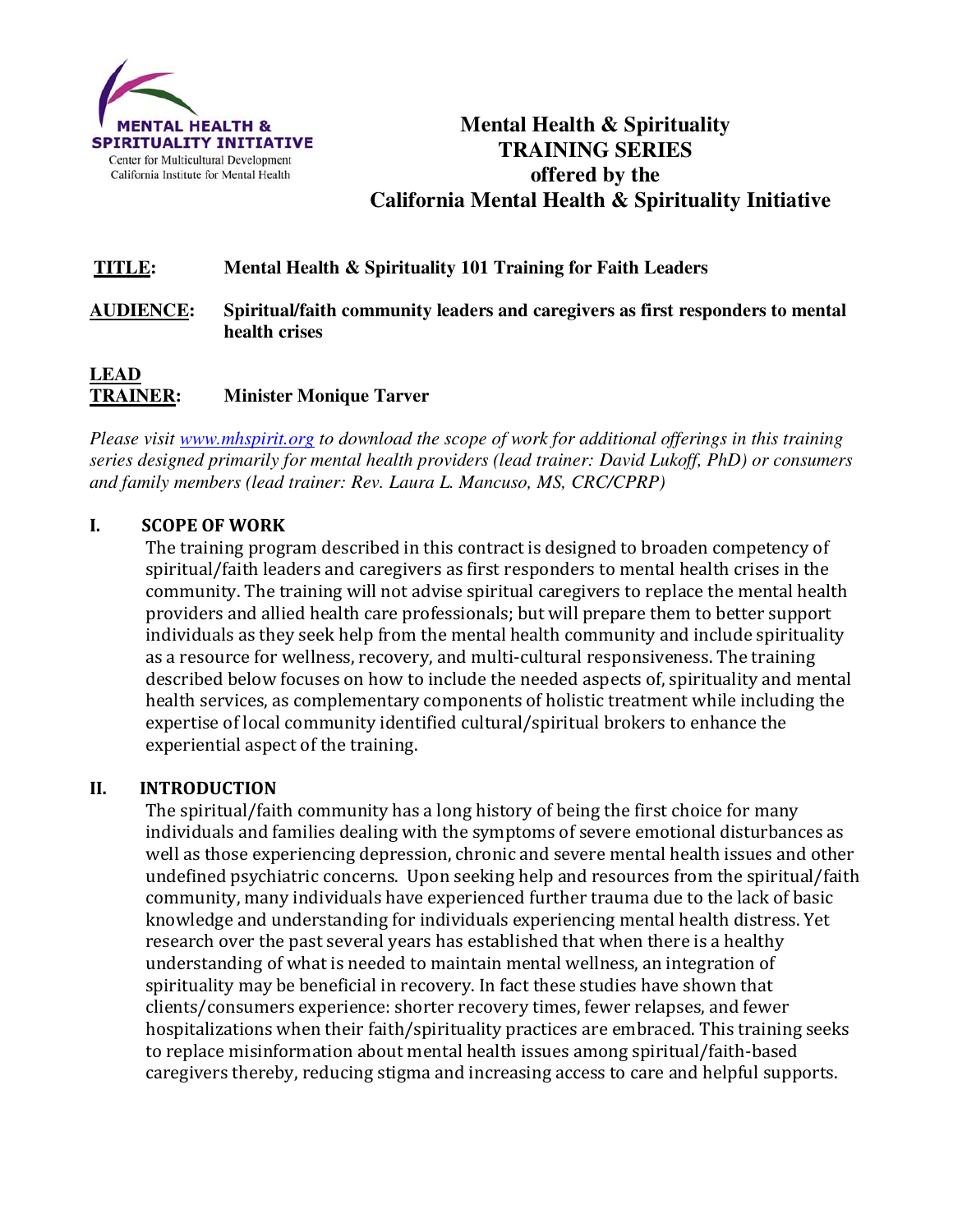The California Mental Health and Spirituality Initiative was organized in 2006 to increase awareness of the importance and relevance of spirituality as a core component of multicultural competency. It is housed at the California Institute for Mental Health (CiMH) in the Center for Multi-Cultural Development which provides infrastructure support for implementing the Initiative's activities.

# **III. OBJECTIVES**

The objectives of this workshop are to provide training for spiritual/faith leaders to be able to:

- 1. Define four of the leading mental health distress/disorders
- 2. Identify symptoms of mental health distress
- 3. Explain the importance of seeking mental health services to the client/consumer
- 4. Advocate for client/consumer choice for integration of spirituality in treatment as a part of culturally responsive practices
- 5. Explain how spiritual competency is part of multicultural awareness
- 6. Build collaborations with the mental health provider community to enhance the recovery experience
- 7. Provide appropriate resources and coordinate proper referrals

# **IV. DELIVERABLES**

Min. Monique Tarver, Spirituality Consultant, has worked with CiMH on the statewide initiative and other like projects, as well as local mental health and spirituality efforts and will oversee the coordination and planning of trainings for spiritual/faith leaders to achieve the objectives identified above. The training is enhanced most by utilizing local spirituality experts/community identified cultural brokers who are well connected in both their mental health and spiritual communities.

Recommended training time is from 9:00 am- 4:30 pm although training times can be adjusted as needed.

The training will include 7.5 hours of on-site training using the following formats:

#### **Didactic Presentations**

 Lecture and Multimedia (PowerPoint, audio and video on research and theoretical concepts)

# **Experiential Training**

Role-plays, case-based and personal value exploration exercises and discussions in which participants reflect on specific mental health/spiritual competencies.

**AGENDA:** (can be modified with reasonable flexibility per contractor's requests)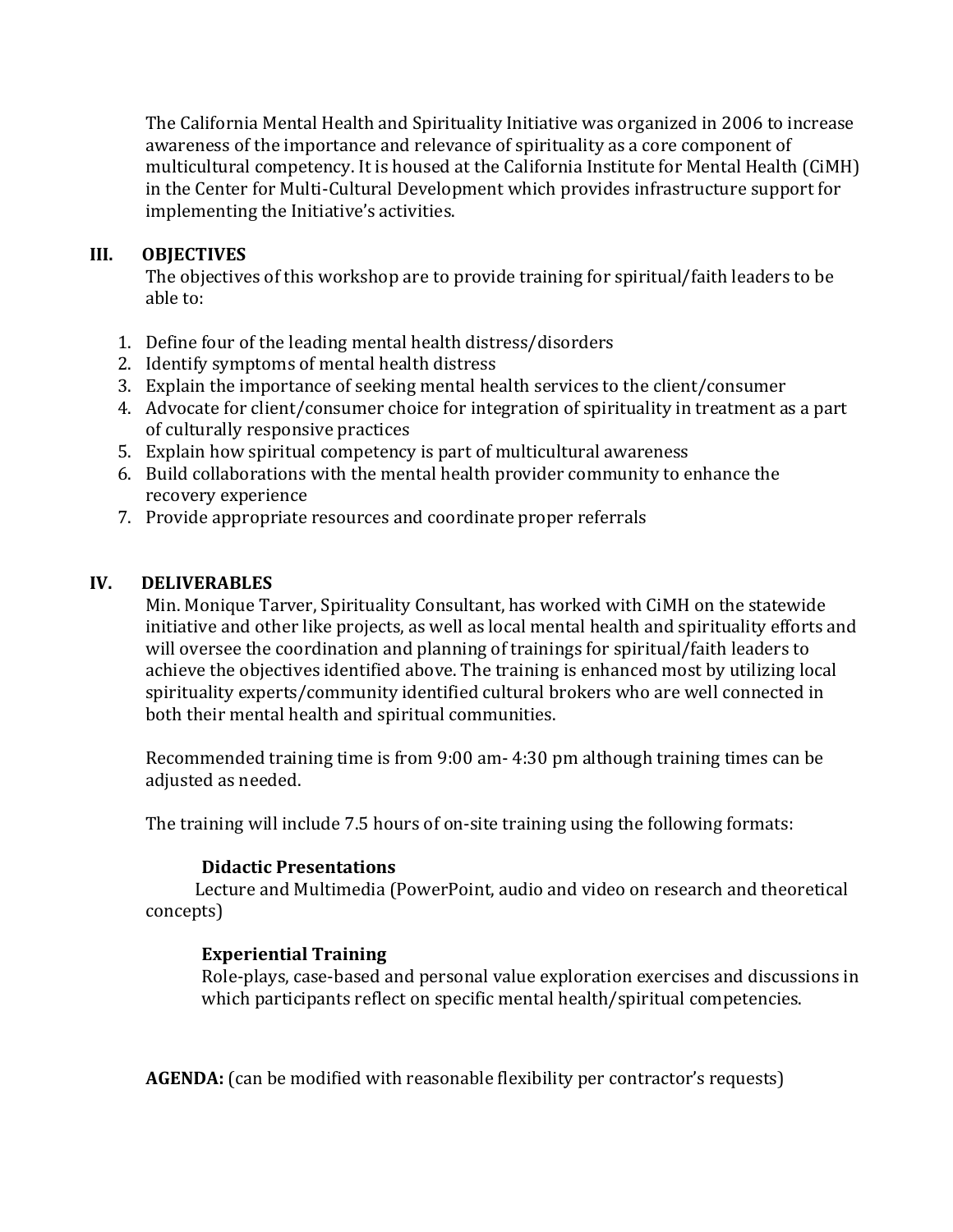| 9:00am -10:00am                   | Welcome /Introductions/Ice Breaker<br>Overview of Day<br><b>Interfaith Learning Agreements</b><br>Large Group Discussion Exercise - How have you seen your spiritual<br>community respond to mental health distress?<br>Didactic Lecture: Definitions of Mental Illness          |
|-----------------------------------|----------------------------------------------------------------------------------------------------------------------------------------------------------------------------------------------------------------------------------------------------------------------------------|
|                                   | 10:00am -10:50am Mental Health Distress Symptoms<br>Didactic Lecture: What does mental illness look like? Definitions of<br>the four major Mental Health Disturbances: Depression, Bi-polar,<br>Schizophrenia, Post Traumatic Stress Disorder<br>Dyadic Exercises and Discussion |
| <b>Break</b>                      |                                                                                                                                                                                                                                                                                  |
| 11:00am-12:00pm                   | Didactic Lecture: Spiritual Competency As Part Of Multicultural<br>Competency<br>Relationship to Multicultural Practice Guidelines<br><b>Small Group Discussion of Case Vignette Exercises</b>                                                                                   |
| 12:00pm -1:00pm                   | Lunch Break                                                                                                                                                                                                                                                                      |
| $1:00 \text{pm} - 2:00 \text{pm}$ | Where Do We Go From Here?<br>Where to Go For Help? When & How to Make Proper Referrals<br>How to Support the Client/Consumer and Family through the New<br>Process<br><b>Small Group Case-Based Discussions</b>                                                                  |
| $2:00 \text{pm} - 2:45 \text{pm}$ | Didactic Lecture: When Two Worlds Collide<br>Addressing when medical and spiritual practices and beliefs seem to<br>oppose one another<br>Religious or Spiritual Problem Case Exercises                                                                                          |
| <b>Break</b>                      |                                                                                                                                                                                                                                                                                  |
| $2:55$ pm $-3:30$ pm              | Didactic Lecture: "The Caring Congregation" a curriculum for<br>faith/spiritual communities - Rev. Barbara Meyers                                                                                                                                                                |
| $3:30 \text{pm} - 4:15 \text{pm}$ | When Faith is not Enough<br>Questions for panel Large Group Discussion                                                                                                                                                                                                           |
| $4:15 - 4:30$ pm                  | Closing                                                                                                                                                                                                                                                                          |